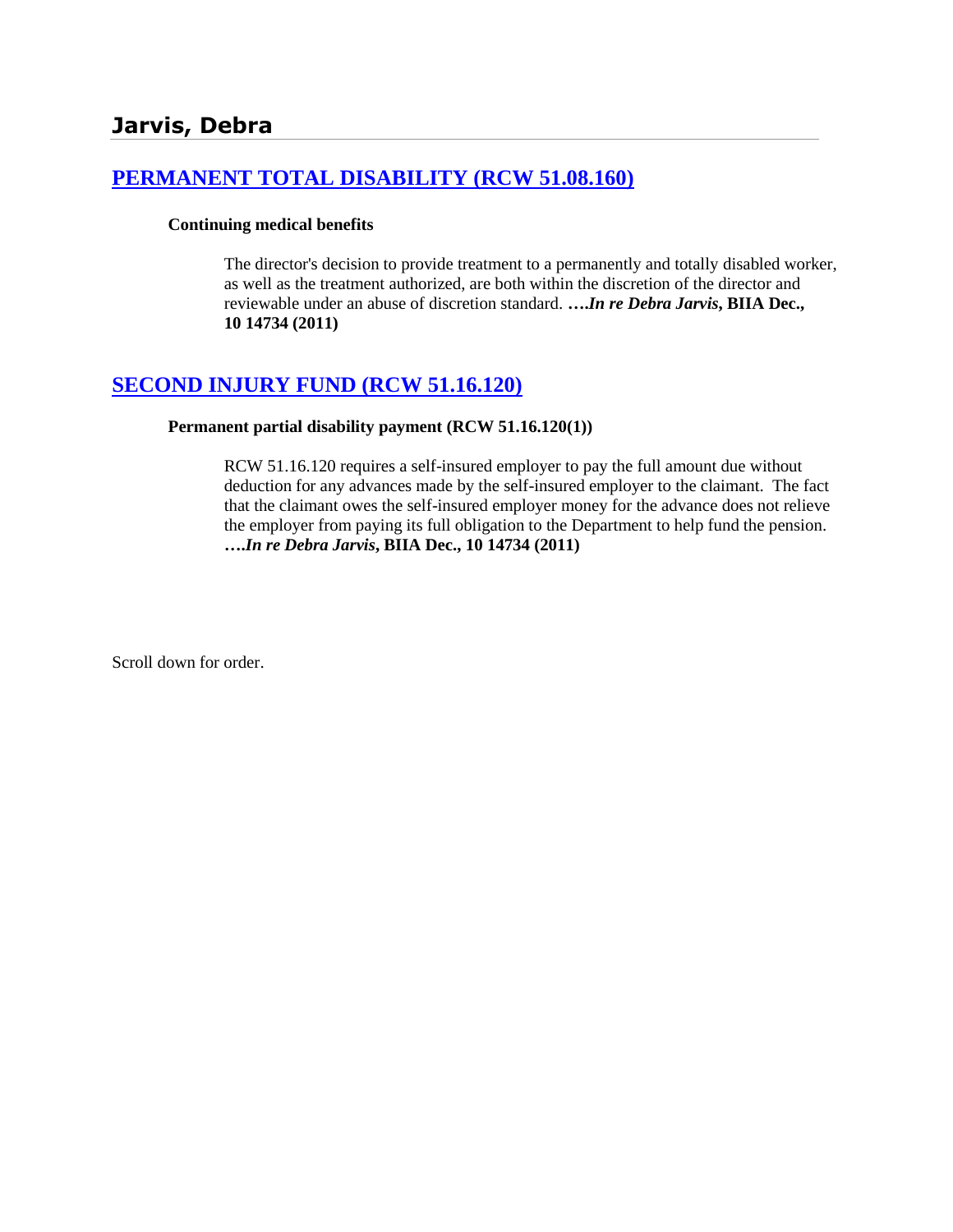# **BEFORE THE BOARD OF INDUSTRIAL INSURANCE APPEALS STATE OF WASHINGTON**

**)**

**)**

**IN RE: DEBRA A. JARVIS )**

**DOCKET NOS. 10 14734, 10 14734-A, 10 15132 & 10 16440**

### **CLAIM NO. W-800654 ) DECISION AND ORDER**

APPEARANCES:

1

2

3

4

5

6 7

8 9

10

11 12

13 14

15

16

17

18 19

20

21 22

23

Claimant, Debra A. Jarvis, by Williams, Wyckoff & Ostrander, PLLC, per Douglas P. Wyckoff

Self-Insured Employer, Providence Health & Services, by The Law Office of Robert M. Arim, PLLC, per Robert M. Arim

Department of Labor and Industries, by The Office of the Attorney General, per Natalee Fillinger, Assistant

In **Docket No. 10 14734**, the claimant, Debra A. Jarvis, filed an appeal with the Board of Industrial Insurance Appeals on May 12, 2010, from an April 20, 2010 letter of the supervisor of industrial insurance for the Department of Labor and Industries, in which the Department granted the permanently totally disabled worker's application for discretionary treatment under RCW 51.36.010, and authorized treatment for major depression, to consist of the medications Prozac and Zanaflex and periodic monitoring, effective April 20, 2010. The Department letter is **AFFIRMED.**

In **Docket No. 10 14734-A**, the self-insured employer, Providence Health & Services, filed a cross-appeal with the Board of Industrial Insurance Appeals on June 23, 2010, from an April 20, 2010 letter of the supervisor of industrial insurance for the Department of Labor and Industries, in which the Department accepted the permanently totally disabled worker's application for discretionary treatment under RCW 51.36.010, and authorized treatment for major depression, to consist of the medications Prozac and Zanaflex and periodic monitoring, effective April 20, 2010. The Department letter is **AFFIRMED.**

In **Docket No. 10 15132**, the claimant, Debra A. Jarvis, filed an appeal with the Board of Industrial Insurance Appeals on May 26, 2010, from an order of the Department of Labor and Industries dated April 21, 2010. In this order, the Department affirmed an order dated December 18, 2009, in which it determined the claimant was permanently totally disabled effective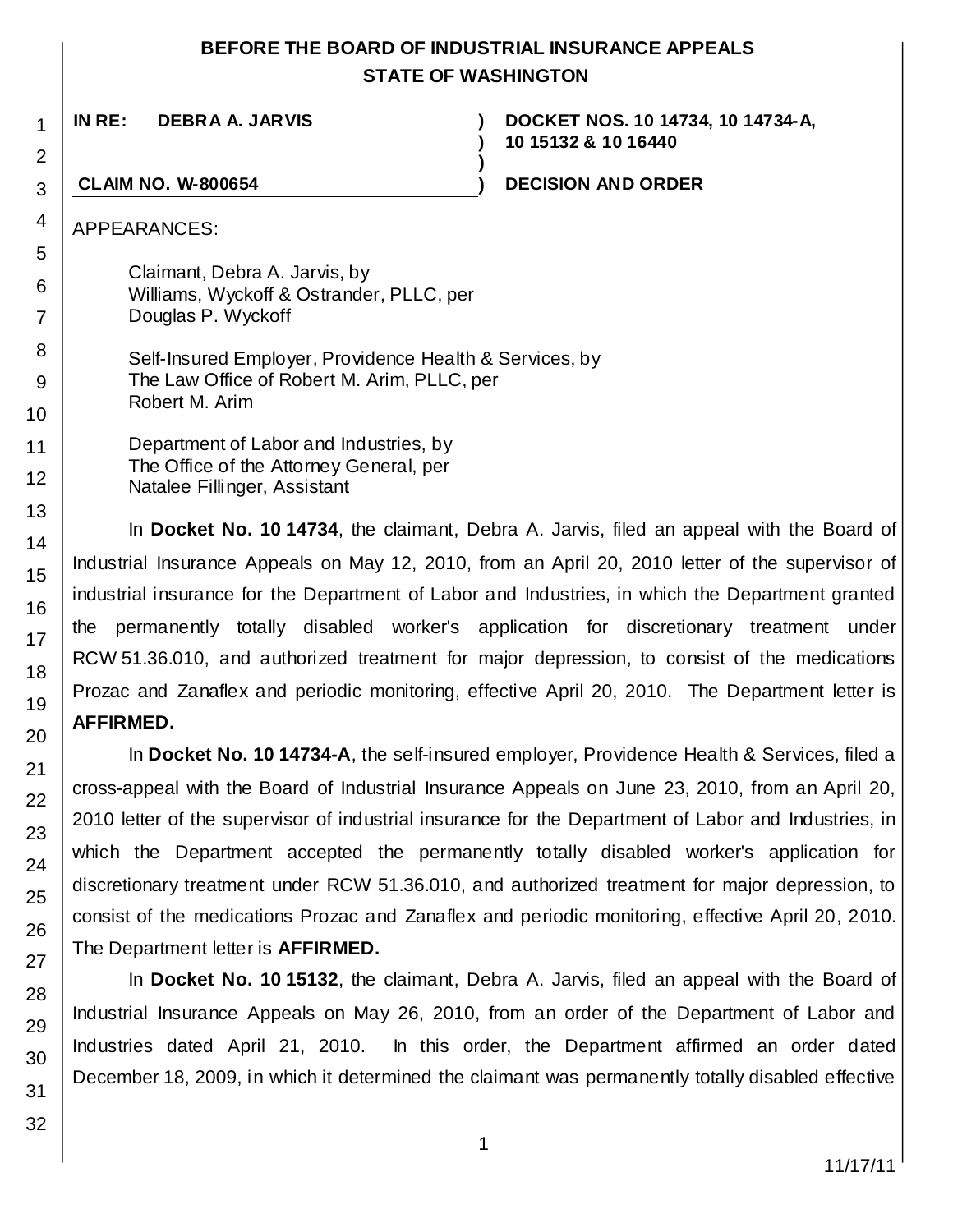1 2 3 January 16, 2010; denied further treatment beyond that date; and terminated time-loss compensation benefits as paid through January 15, 2010. The Department order is **REVERSED AND REMANDED**.

4 5 6 7 8 9 10 11 12 In **Docket No. 10 16440**, the self-insured employer, Providence Health & Services, filed a protest with the Department on June 1, 2010, that was forwarded as an appeal to the Board of Industrial Insurance Appeals on July 6, 2010, from an order of the Department of Labor and Industries dated April 22, 2010. In this order, the Department affirmed a December 21, 2009 order in which it granted second injury fund relief to the self-insured employer; determined that the permanent partial disability caused by this injury would have resulted in an award of \$54,422.64; directed the self-insured employer to pay the Department that amount; and ordered that the balance of the pension reserve required to pay the pension should be charged against the second injury account. The Department order is **REVERSED AND REMANDED**.

### **DECISION**

14 15 16 17 18 19 As provided by RCW 51.52.104 and RCW 51.52.106, this matter is before the Board for review and decision. The self-insured employer filed a timely Petition for Review of a July 1, 2011 Proposed Decision and Order, in which the industrial appeals judge reversed the supervisor's April 20, 2010 letter, and the Department's April 21, 2010, and April 22, 2010 orders. The claimant filed a Reply on September 6, 2011. The Board has reviewed the evidentiary rulings in the record of proceedings and finds that no prejudicial error was committed. The rulings are affirmed.

20 21 22 23 24 25 26 The parties agree that the claimant is permanently totally disabled and that the employer is entitled to second injury fund relief. They agree that the effective date for the pension should be September 29, 2009, not January 16, 2010, the date used by the Department in the April 21, 2010 order.<sup>[1](#page-2-0)</sup> They agree that the employer's liability is limited to the permanent partial disability caused by the injury, and that the correct monetary amount is \$31,746.54, not \$54,422.64, which is the amount assessed by the Department. They also agree that the employer paid the claimant a \$5,000 advance on permanent partial disability.

27 28 29 What the parties disagree about is whether the advance may be deducted from the amount the employer is required to pay to the Department to satisfy its obligations under RCW 51.16.120, or whether that amount may be recouped in some other fashion. In addition, they disagree

30 31

<span id="page-2-0"></span><sup>32</sup>  $1$  This issue was the subject of a December 23, 2010 Order on Agreement of Parties disposing of the employer's appeal from the April 21, 2010 order in Docket No. 10 15132-A, as explained below.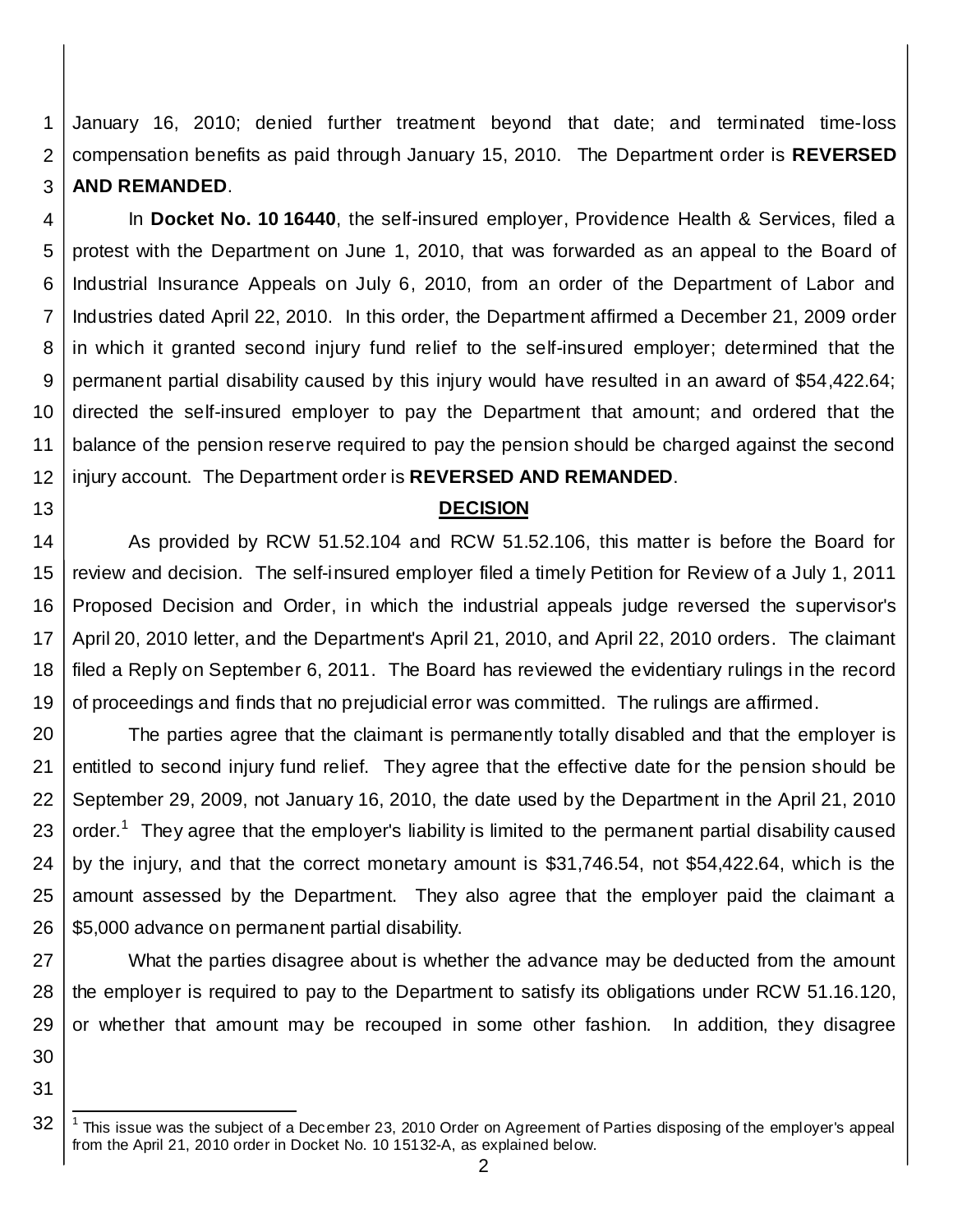1 2 regarding the claimant's entitlement to post-pension treatment for the accepted condition of depression under the second proviso of RCW 51.36.010.<sup>[2](#page-3-0)</sup>

3 4 5 6 7 8 9 10 11 12 13 14 The industrial appeals judge's explanation of these intertwined appeals, the parties' stipulations, and what they are seeking is, for the most part, accurate. However, the Proposed Decision and Order fails to mention that both the claimant and the employer appealed the April 21, 2010 order, the claimant in Docket No. 10 15132 and the employer in Docket No. 10 15132-A. The employer's appeal was resolved by an Order on Agreement of Parties issued on December 23, 2010. We take judicial notice of that fact and the operative contents of the order, which are set forth in Finding of Fact No. 4. The issues resolved in Docket No. 10 15132-A cannot be re-litigated in the remaining claimant's appeal from the same order in Docket No. 10 15132. The only additional issue raised in that pending appeal is whether the claimant was entitled to post-pension treatment as of the effective date of the pension, rather than April 20, 2010, the date established by the supervisor of industrial insurance in his April 20, 2010 letter in which the Department authorized such treatment.

15 16 17 18 19 20 21 22 23 24 25 26 27 28 29 We have granted review because we disagree with the industrial appeals judge's determination that the employer's \$5,000 advance to the claimant cannot be recouped and his interpretation of the second proviso of RCW 51.36.010. In addition, the date through which Ms. Jarvis is entitled to time-loss compensation benefits must be corrected. In Docket No. 10 15132-A, the parties agreed that the effective date for the pension should be September 29, 2009, and that the Department should reimburse the employer for the time-loss compensation benefits it had paid between September 29, 2009, and January 15, 2010, a period for which the claimant was entitled to pension benefits. However, in the current appeal, the industrial appeals judge directed that time-loss compensation benefits be terminated as paid through January 15, 2010, which would result in a double payment to the claimant. As a matter of law, time-loss compensation benefits cannot be paid under RCW 51.32.090 once the claimant is permanently totally disabled and entitled to benefits under RCW 51.32.060 and RCW 51.32.067. The last date through which Ms. Jarvis was entitled to time-loss compensation benefits is September 28, 2009. Thereafter, she was entitled to pension benefits. We have made the necessary correction in Conclusion of Law No. 8.

30

<span id="page-3-0"></span><sup>32</sup>  $2$  RCW 51.36.010 was amended during the 2011 legislative session. The second proviso was not changed, but new numbered subsections were added to the statute. The language at issue in this appeal now appears as the second proviso in subsection (4) of RCW 51.36.010.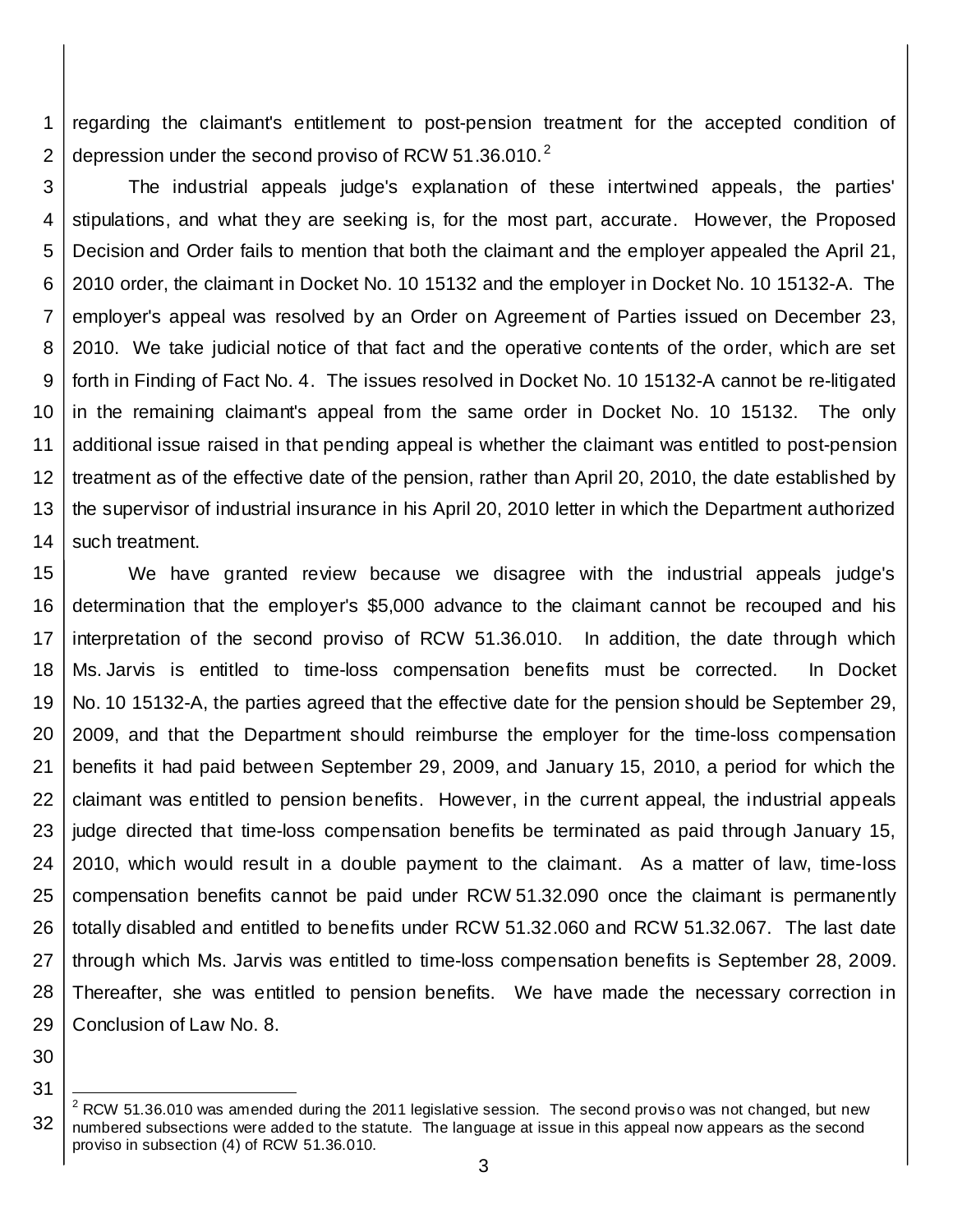1 2 3 4 5 **The \$5,000 advance on permanent partial disability:** The employer paid Ms. Jarvis a \$5,000 advance on an anticipated permanent partial disability award, \$2,500 on December 18, 2004, and \$2,500 on April 7, 2005. However, the Department ultimately determined that Ms. Jarvis was permanently totally disabled, not permanently partially disabled. We begin by addressing the question of whether RCW 51.32.080(4) applies to these facts.

6 7 8 9 10 11 12 RCW 51.32.080(4) dictates the method for deducting a previously paid permanent partial disability award from the pension reserve when a worker is later determined to be permanently totally disabled. However, the statute only applies when there has been an order directing the payment of a permanent partial disability award to the claimant, followed by an order placing the claimant on a pension. No order awarding Ms. Jarvis permanent partial disability was ever issued. RCW 51.32.080(4) is therefore inapplicable. *See*, *In re Michael Woodley*, BIIA Dec., 01 16625 (2002).

13 14 We turn, then, to the question of whether the \$5,000 advance can be recouped under the terms of RCW 51.32.240(1)(a), which provides:

Whenever any payment of benefits under this title is made because of clerical error, mistake of identity, innocent misrepresentation by or on behalf of the recipient thereof mistakenly acted upon, or **any other circumstance of a similar nature**, all not induced by willful misrepresentation, the recipient thereof shall repay it and recoupment may be made from any future payments due to the recipient on any claim with the state fund or self-insurer, as the case may be. The department or self-insurer, as the case may be, must make claim for such repayment or recoupment within one year of the making of any such payment or it will be deemed any claim therefor has been waived. (Emphasis added)

In *In re Justin David*, BIIA Dec., 03 11776 (2004), the Board held that an advance on permanent partial disability qualified as "any other circumstance of a similar nature." The Board therefore allowed the self-insured employer to recoup such an advance to the extent that it exceeded the ultimate award. The Board reasoned that to do otherwise would discourage employers and the Department from advancing funds to needy claimants and would allow workers to keep windfalls to which they were not entitled.

In *David*, the Board determined that the one year time limit under RCW 51.32.240(1)(a) for the self-insured employer to claim repayment or recoupment did not begin to run on the date the advance was made. The advance itself was not an overpayment. It was the payment of a full award for permanent partial disability, without deduction for the prior advance, that would result in an overpayment. Thus, the employer had one year from the date of the initial Department order

31 32

15

16

17

18

19

20

21

22

23

24

25

26

27

28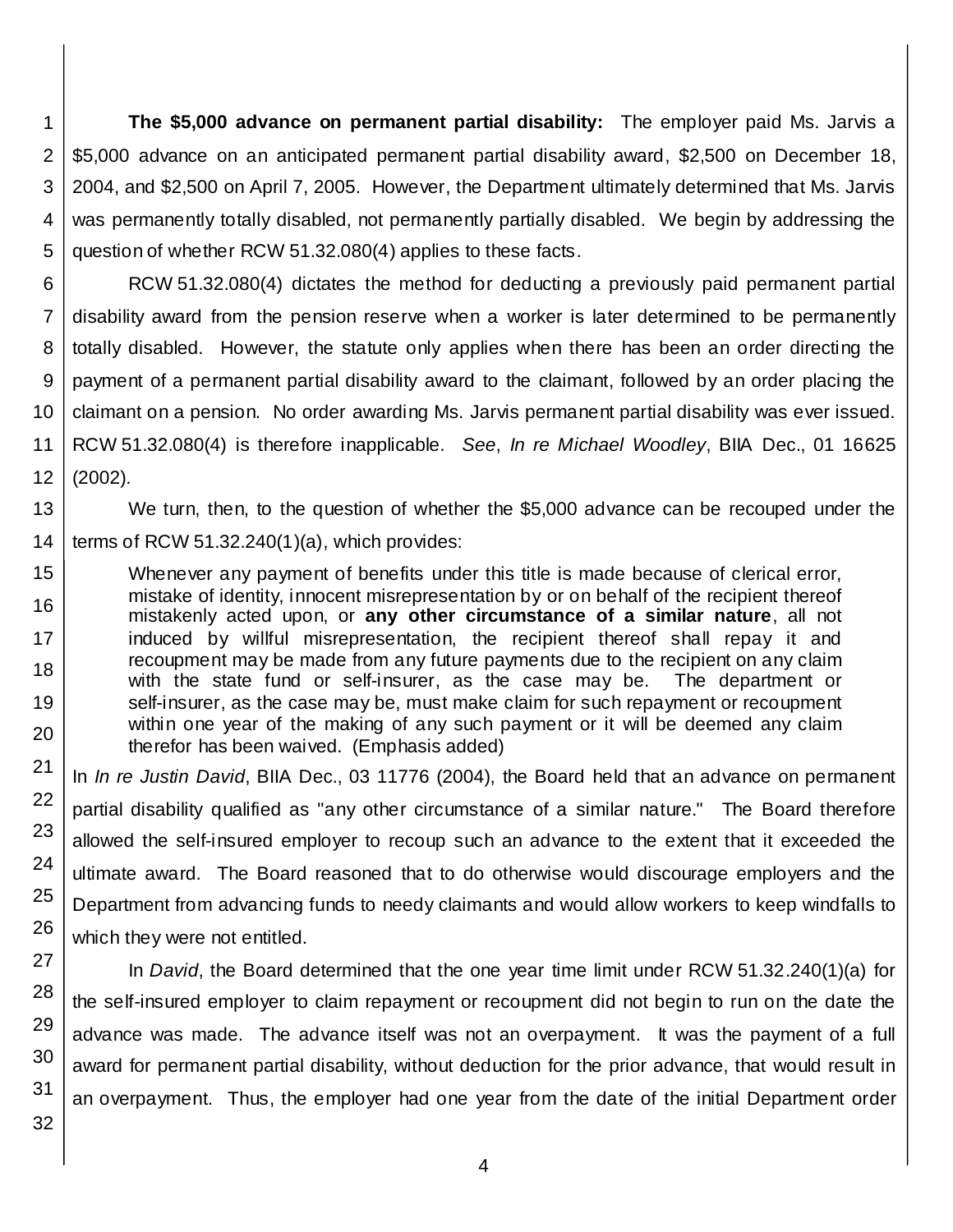1 2 establishing permanent partial disability to make its claim, because that was when the overpayment occurred.

3 4 5 6 7 8 9 10 11 12 13 14 Likewise, in the current case, it is the payment of full pension benefits, without a deduction for the prior advance, that will result in an overpayment. The first order establishing Ms. Jarvis's permanent disability was issued on December 18, 2009, when the Department determined that she was permanently totally disabled, not permanently partially disabled. Shortly thereafter, on December 21, 2009, the Department granted the employer second injury fund relief and determined the amount the employer was required to pay to the Department under RCW 51.16.120. Both orders were timely protested and the subsequent orders were appealed to the Board, with the employer arguing that there was a \$5,000 overpayment that should have been addressed in the second injury fund order. The employer has therefore made a timely claim for recoupment of the \$5,000 overpayment under RCW 51.32.240(1). The repayment claim is also timely under the terms of RCW 51.32.240(4), because the pension and second injury fund orders were timely appealed and have not become final.

15 16 17 18 19 20 21 22 23 24 25 26 Under RCW 51.32.240(1)(a), "recoupment may be made from any future payments due to the recipient on any claim with the state fund or self-insurer." However, because the employer has been granted second injury fund relief, it is not liable for any further direct compensation payments to the claimant. The employer argues that it should be allowed to recover the \$5,000 up front and place the burden on the Department to recoup that amount from the claimant out of future pension benefits. But, under the plain language of RCW 51.16.120, the employer "shall pay directly into the reserve fund only the accident cost which would have resulted solely from the further injury or disease, had there been no preexisting disability, and which accident cost shall be based upon an evaluation of the disability by medical experts." There is no provision for deducting any amounts voluntarily advanced to the claimant. Furthermore, the fact that the claimant owes the self-insured employer money does not relieve the employer from paying its full obligation to the Department, to help fund the pension.

27 28 29 30 31 32 At the same time, as the administrative agency, the Department has a role to play in assisting the self-insured employer to recover the overpayment. In *In re Frederic Cuendet*, BIIA Dec., 99 21825 (2001), the Board reversed the Department order and established an earlier effective date for the worker's pension. In so doing, it directed the Department to reimburse the self-insured employer for time-loss compensation benefits the employer had previously paid for the period after the new effective date.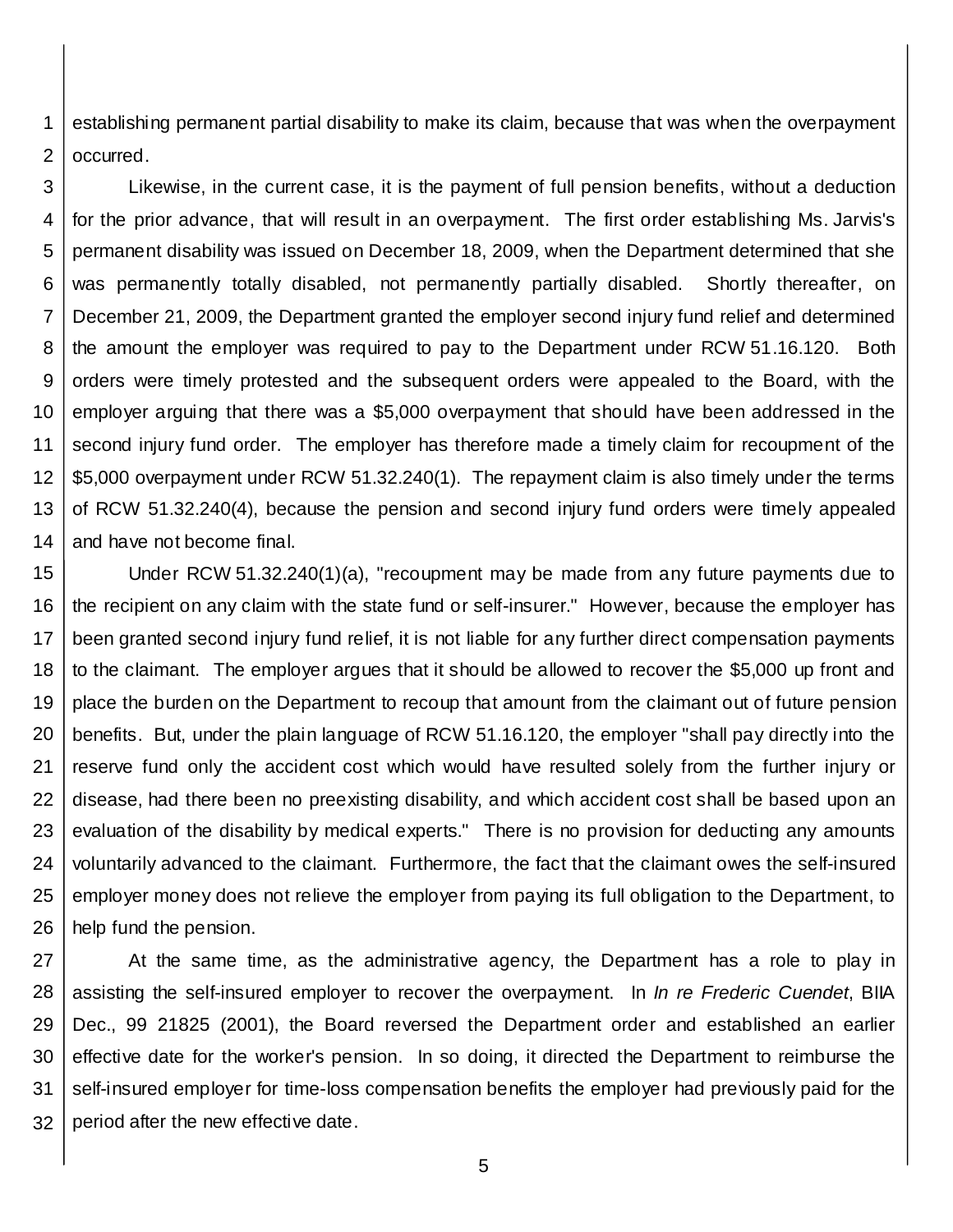1 2 3 4 5 6 7 8 In the current case, the parties have already agreed to use the same mechanism to reimburse the self-insured employer for overpaid time-loss compensation benefits. That is, in resolving the employer's appeal from the April 21, 2010 order in Docket No. 10 15132-A, the parties agreed to an earlier effective date for the pension, September 29, 2009. Consistent with *Cuendet*, they agreed that the Department must reimburse the self-insured employer for the time-loss compensation benefits it paid from September 29, 2009, through January 15, 2010. We believe the Department should provide similar assistance with respect to recouping the advance on permanent partial disability.

9 10 11 12 13 14 The identity of the payer is not the determining factor. If the self-insured employer were responsible for making the pension payments directly to the claimant, presumably the Department would allow it to deduct the \$5,000 overpayment from future pension payments under the authority of RCW 51.32.240, unless the repayment was waived under the Department's discretionary authority. There is no reason why the fact that the Department is now the responsible payer should lead to a different outcome.

15 16 17 18 19 20 We hold that the self-insured employer is required to pay \$31,746.54 to the Department under RCW 51.16.120, and the Department may recoup the overpaid \$5,000 from the claimant under RCW 51.32.240, by deducting amounts from future pension payments. The Department should then reimburse the self-insured employer. We recognize that the Department has the authority to waive the recoupment, in whole or in part, as a discretionary matter, under RCW 51.32.240 and WAC 296-14-200.

21 22 23 24 **Post-pension treatment:** As a general rule, once an injured worker becomes eligible for permanent disability benefits, treatment stops. However, under the second proviso of RCW 51.36.010, there is an exception for treatment necessary to protect the worker's life and for non-narcotic pain relief, as follows:

25 26 27 28 29 30 31 32 [t]he supervisor of industrial insurance, solely in his or her discretion, may authorize continued medical and surgical treatment for conditions previously accepted by the department when such medical and surgical treatment is deemed necessary by the supervisor of industrial insurance to protect such worker's life or provide for the administration of medical and therapeutic measures including payment of prescription medications, but not including those controlled substances currently scheduled by the state board of pharmacy as Schedule I, II, III, or IV substances under chapter 69.50 RCW, which are necessary to alleviate continuing pain which results from the industrial injury. In order to authorize such continued treatment the written order of the supervisor of industrial insurance issued in advance of the continuation shall be necessary.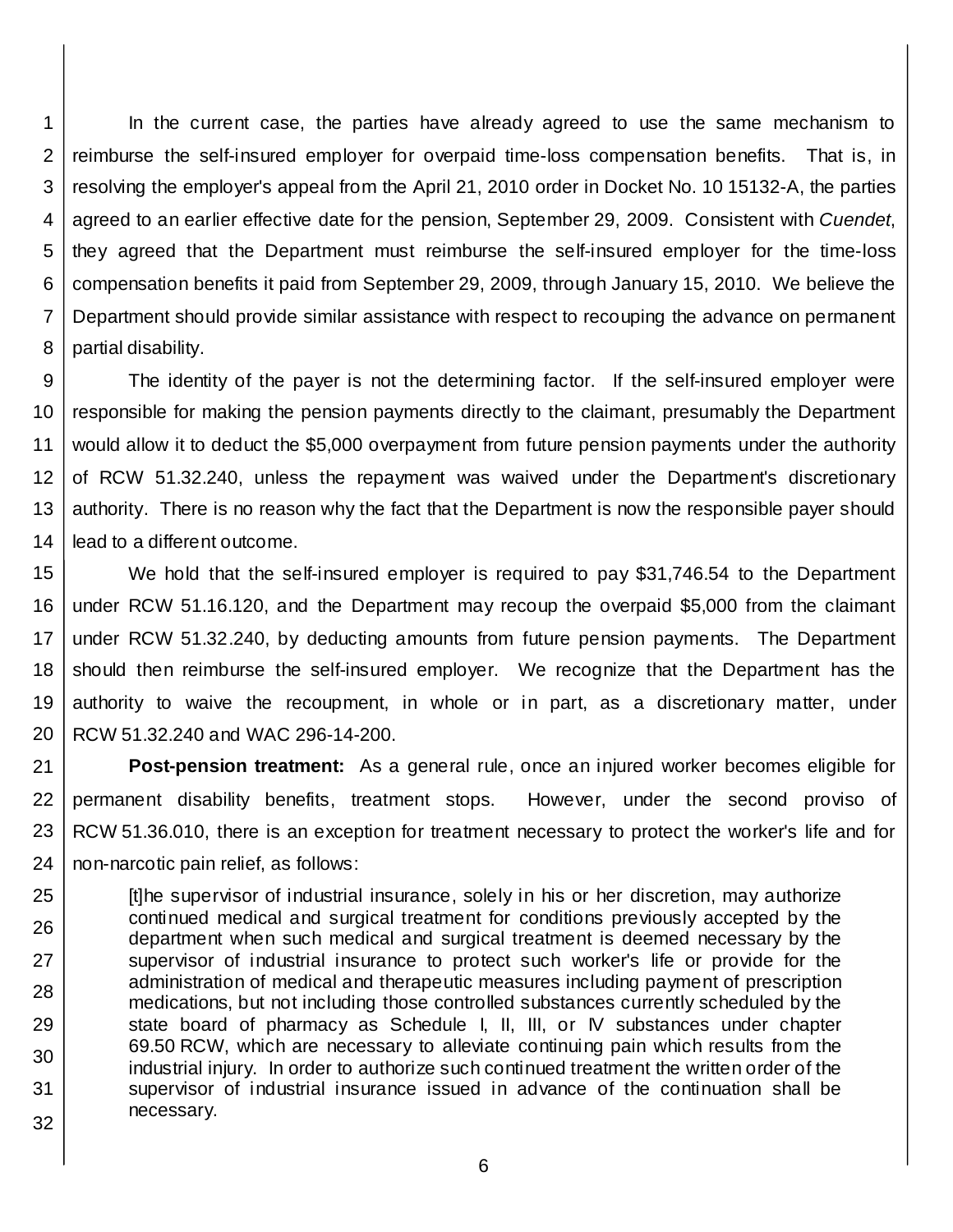1 2 3 4 5 6 7 8 9 10 11 12 On April 12, 2006, the Department determined that the claimant's depression was related to the industrial injury and directed the self-insured employer to pay all related services. After Ms. Jarvis was placed on a pension, the supervisor of industrial insurance issued a letter on April 20, 2010, in which the supervisor authorized treatment for the accepted condition of major depression, and determining that: "Treatment will consist of the medications Prozac and Zanaflex and periodic medical monitoring." In challenging that decision, the claimant's attorney has contended that there was "no evidence presented explaining or justifying those specific medications." Claimant's Reply to Petition for Review, at 3. However, on March 25, 2011, Ms. Jarvis testified that she was still seeing Richard A. Crabbe, M.D., the treating psychiatrist who testified on her behalf, and that she was taking Zanaflex and Cymbalta. She said she was no longer taking Prozac, because of side effects, but she could not say whether she had been taking that medication in April 2010, when post-pension treatment was approved.

13 14 15 16 17 18 19 Dr. Crabbe testified that he had begun treating the claimant for depression on May 18, 2005, and continued to see her about once a month as of the date of his deposition, March 21, 2011. When asked if Ms. Jarvis was taking Prozac and Zanaflex in April 2010, he responded, "I think so, yes. She was on Prozac at the time, yeah." Crabbe Dep. at 17. He agreed that he had prescribed both medications for her. By the time of Dr. Crabbe's deposition, the claimant was no longer taking Prozac. The doctor noted that Zanaflex is a pain medication and he was not sure if Ms. Jarvis continued to take it.

20 21 22 23 24 25 When prompted, Dr. Crabbe expressed some concern that only two medications had been approved by the Department in April 2010, fearing that would hamstring his ability to consider other treatment options. In addition, he said it was normal in treating depression to try different medications through time, because patients may develop tolerances or side effects. He said the claimant's current medications that he knew about were Cymbalta, Lorazepam, Trazodone, and Lyrica.

26 27 28 29 30 31 32 In Dr. Crabbe's opinion, both when he testified and in 2010, if Ms. Jarvis were no longer able to receive psychiatric treatment and medications, she would commit suicide. Jeanette G. ReVay, ARNP, an advanced registered nurse practitioner with a specialty in psychiatry, echoed that opinion. She saw Ms. Jarvis on referral from the claimant's attorney on December 12, 2010, and February 21, 2011. In her opinion, there was a "huge possibility that she would end her life" if Ms. Jarvis did not continue to receive psychiatric treatment. ReVay Dep. at 15. Like Dr. Crabbe, she also said it was common to try different medications and that the claimant's had been changed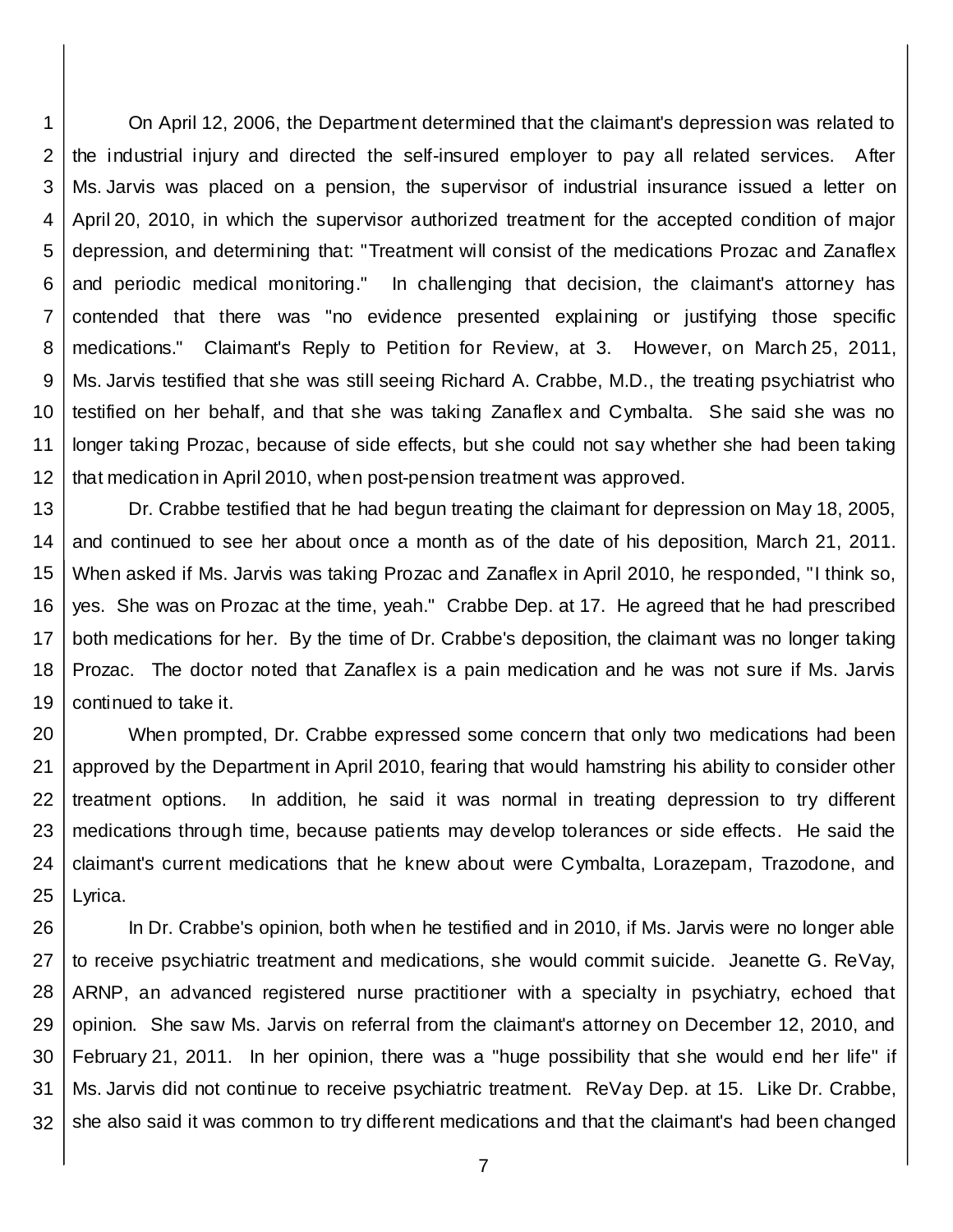1 2 3 4 5 through time. She listed some of the medications Ms. Jarvis had taken since the industrial injury, including Cymbalta, which is an anti-depressant and helps with chronic pain. She said Ms. Jarvis had used Prozac in the past, but was not currently taking it as far as she knew. In her opinion, it would be preferable to have flexibility in terms of what medications were used, as well as the dosages.

6 7 8 9 10 11 12 13 John E. Hamm, M.D., a psychiatrist, evaluated the claimant on May 22, 2008, as part of an independent medical examination (IME) with Lance N. Brigham, M.D., an orthopedic surgeon. Both testified on behalf of the employer. In Dr. Hamm's opinion, the industrial injury had aggravated the claimant's pre-existing depression. He said Ms. Jarvis "does need maintenance medication for depression," and he said that would have been true as of the date of the supervisor's April 20, 2010 letter. Hamm Dep. at 17-18. He also agreed that periodic monitoring by a psychiatrist was necessary and that the medications and the monitoring were needed to treat the claimant's depression, part of which was caused by the industrial injury.

14 15 16 17 18 19 20 Dr. Hamm did not specify what medications were appropriate, but noted that the claimant was taking Cymbalta and Lorazepam when he saw her in 2008, and she reported that they were helping her. He did not know why the Department had approved the Prozac and Zanaflex. He indicated the latter was not a psychiatric medication, but a muscle relaxant. His review of Dr. Crabbe's records showed the doctor was prescribing Prozac. He agreed that it was "fairly common" for doctors treating depression to have to change medications due to toxicity or ineffectiveness.

21 22 23 24 While Dr. Hamm was not specifically asked whether continued maintenance care was necessary to protect the claimant's life, he agreed that she had been hospitalized three times since the industrial injury, with suicidal ideation. He also he said the industrial injury, combined with the claimant's pre-existing disability, rendered her unemployable.

25 26 27 Dr. Brigham testified that both Lyrica and Zanaflex were pain medications and that neither was indicated when he examined the claimant on May 22, 2008, because there were much better drugs. He said his opinions would be the same as of April 2010.

28 29 30 31 The claimant made two legal arguments regarding the supervisor's April 20, 2010 decision. She contended that the supervisor abused his discretion by making the effective date for the treatment later than the effective date for the pension and that he exceeded his authority in specifying what drugs were approved in a permanent order that, according to the claimant, would

32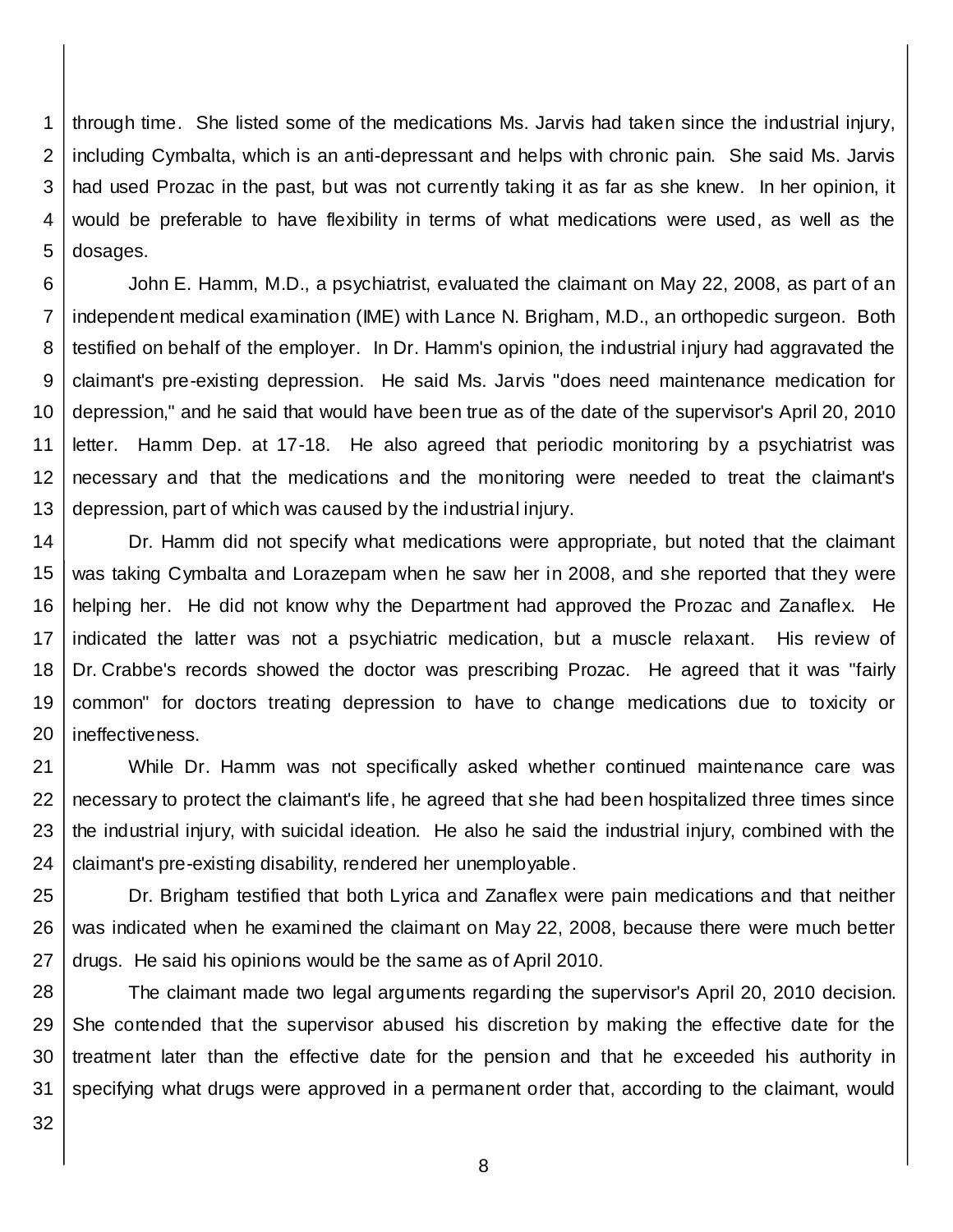1 2 not allow the treatment to change through time, based on Ms. Jarvis's condition and medical advances.

3 4 5 6 7 8 9 10 Based on the Jurisdictional History, the claimant appears to have sought post-pension treatment on February 5, 2010. The supervisor made his authorization effective on the date of his letter, April 20, 2010. Under the statute: "In order to authorize such continued treatment the written order of the supervisor of industrial insurance issued in advance of the continuation shall be necessary." RCW 51.36.010(4). In *In re Edward L. Green*, Dckt. No. 98 19138 (January 26, 2000), the Board interpreted this language to mean that the treatment may only be authorized prospectively, not retrospectively. By making his directive effective on the date of his letter, the supervisor complied with the statute.

11 12 13 14 The claimant's attorney's second argument is based on an assumption that the April 20, 2010 letter is the only time the supervisor will ever address the question of what specific treatment is authorized. However, by saying that certain medications were authorized as of April 20, 2010, the supervisor did not preclude the claimant from seeking authorization of other drugs in the future.

15 16 17 18 19 20 21 To correct the perceived problem, the claimant essentially wants the supervisor to issue a blank check, authorizing treatment for depression as a general matter, but leaving all the details to the medical professionals. In the Proposed Decision and Order, the industrial appeals judge directed the Department to authorize treatment for the depression, without specifying the details. He also determined that the question of whether the claimant is entitled to ongoing treatment for her depression is within the supervisor's discretion, but the question of what the treatment should consist of is reviewed under a preponderance of the evidence standard.

22 23 24 25 26 27 28 29 30 In so finding, the industrial appeals judge relied on *In re Gail Conelly*, BIIA Dec., 97 3849 (1998), which held that: "[I]n matters of claims administration, not involving the actual adjudication of entitlement to benefits," the standard of review is abuse of discretion. *Conelly*, at 5. In *Conelly*, the Board articulated an exception to the general rule that the Board reviews Department determinations under a preponderance of the evidence standard. The Board concluded that the choice of a doctor to perform an independent medical examination (IME) was a matter of claims administration, reviewable under an abuse of discretion standard. The industrial appeals judge has turned *Conelly* around to mean that any decision having to do with the adjudication of entitlement to benefits is reviewable under a preponderance of the evidence standard.

31 32 If that were true, then the determination that Ms. Jarvis needs continuing post-pension treatment for her depression would not be discretionary, because it is clearly an adjudication of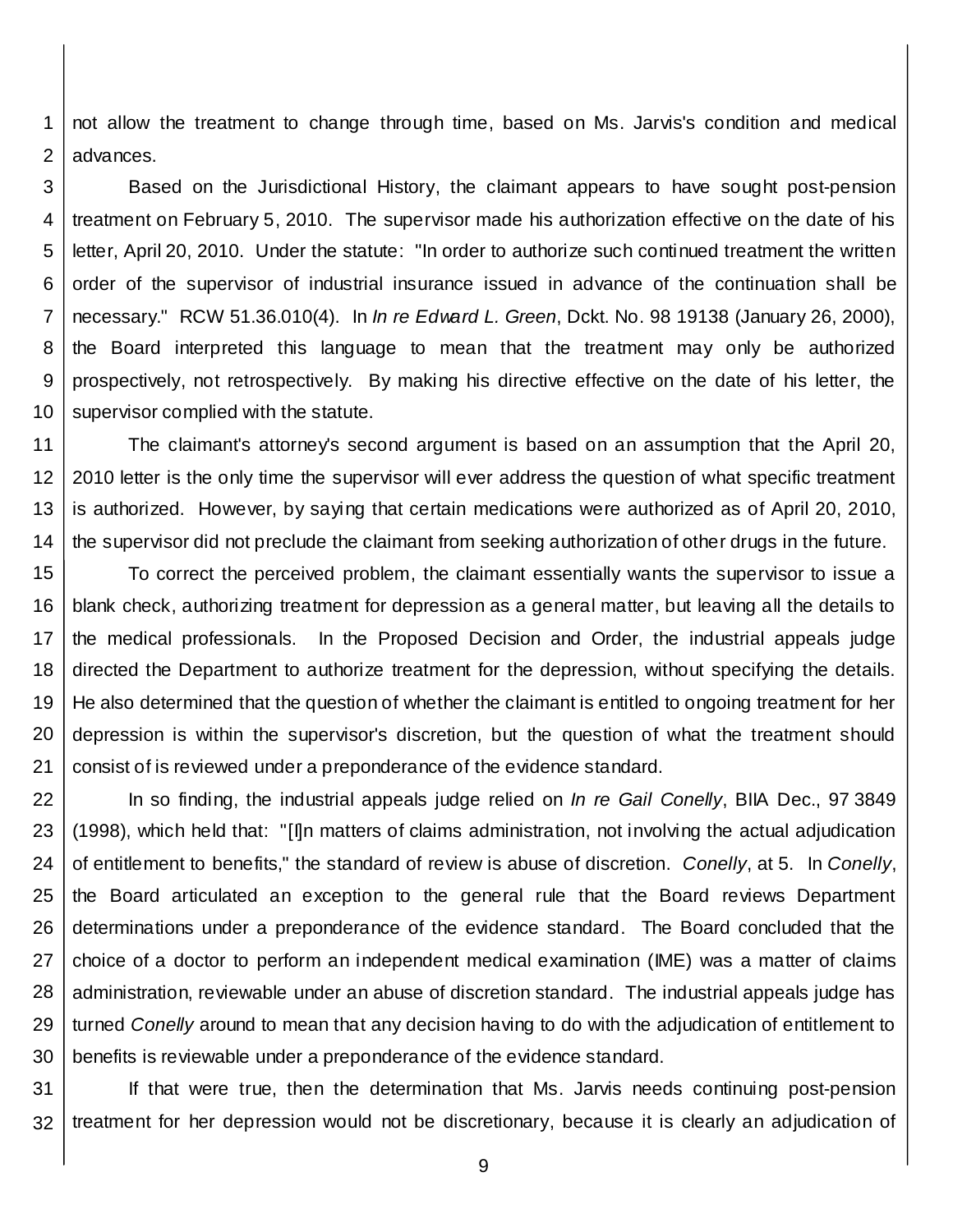1 2 3 4 entitlement to benefits. However, the statute explicitly vests the decision regarding post-pension treatment in the sole discretion of the supervisor of industrial insurance. The *Conelly* rationale has no application when there is a specific statutory grant of discretion. Instead, we must look to the language of the statute.

5 6 7 8 9 10 11 12 13 14 15 There is nothing in the second proviso of RCW 51.36.010 to suggest that two different standards of review apply to the supervisor's decisions, abuse of discretion with respect to the eligibility determination and preponderance of evidence for the specific forms of treatment that are approved. By the terms of the statute, both determinations are within the supervisor's sole discretion. We read RCW 51.36.010 the same way we have read similar language in RCW 51.32.095 with respect to vocational benefits. Under RCW 51.32.095, it is not just the vocational eligibility decision that is discretionary; it is also decisions regarding entitlement to specific benefits, like time-loss compensation, while the worker is receiving vocational services. *In re Michael Pinger*, BIIA Dec., 97 2210 (1998). Likewise, under the second proviso of RCW 51.36.010, it is not just the eligibility decision that is discretionary with the supervisor. Any specific treatment authorization is also a discretionary matter.

16

In *State Rel Carroll v. Junker*, 79 Wn.2d 12, 26 (1971), the Supreme Court stated:

17 18 19 20 21 [D]iscretion is a composite of many things, among which are conclusions drawn from objective criteria; it means a sound judgment exercised with regard to what is right under the circumstances and without doing so arbitrarily or capriciously. [citation omitted] Where the decision or order . . . is a matter of discretion, it will not be disturbed on review except on a clear showing of abuse of discretion, that is, discretion manifestly unreasonable, or exercised on untenable grounds, or for untenable reasons. [citations omitted]

22 23 24 25 26 27 28 29 30 At the time the supervisor issued his April 20, 2010 letter, Dr. Crabbe was prescribing Prozac and Zanaflex, as well as providing periodic medical monitoring. The supervisor authorized the treatment the claimant's treating psychiatrist was providing. Dr. Hamm and Ms. ReVay both concurred that the continuing treatment was necessary as of April 20, 2010. There is no contrary psychiatric opinion in the record before us. Furthermore, based on Dr. Crabbe's and Ms. ReVay's opinions, continuing treatment is necessary to protect Ms. Jarvis's life, within the meaning of RCW 51.36.010. The Zanaflex was apparently being prescribed to alleviate pain resulting from the industrial injury, which is another basis for authorizing post-pension treatment under the second proviso of RCW 51.36.010.

31 32 After April 20, 2010, Dr. Crabbe's views regarding what medications were appropriate apparently changed. However, the Board's jurisdiction is appellate only. At the time the supervisor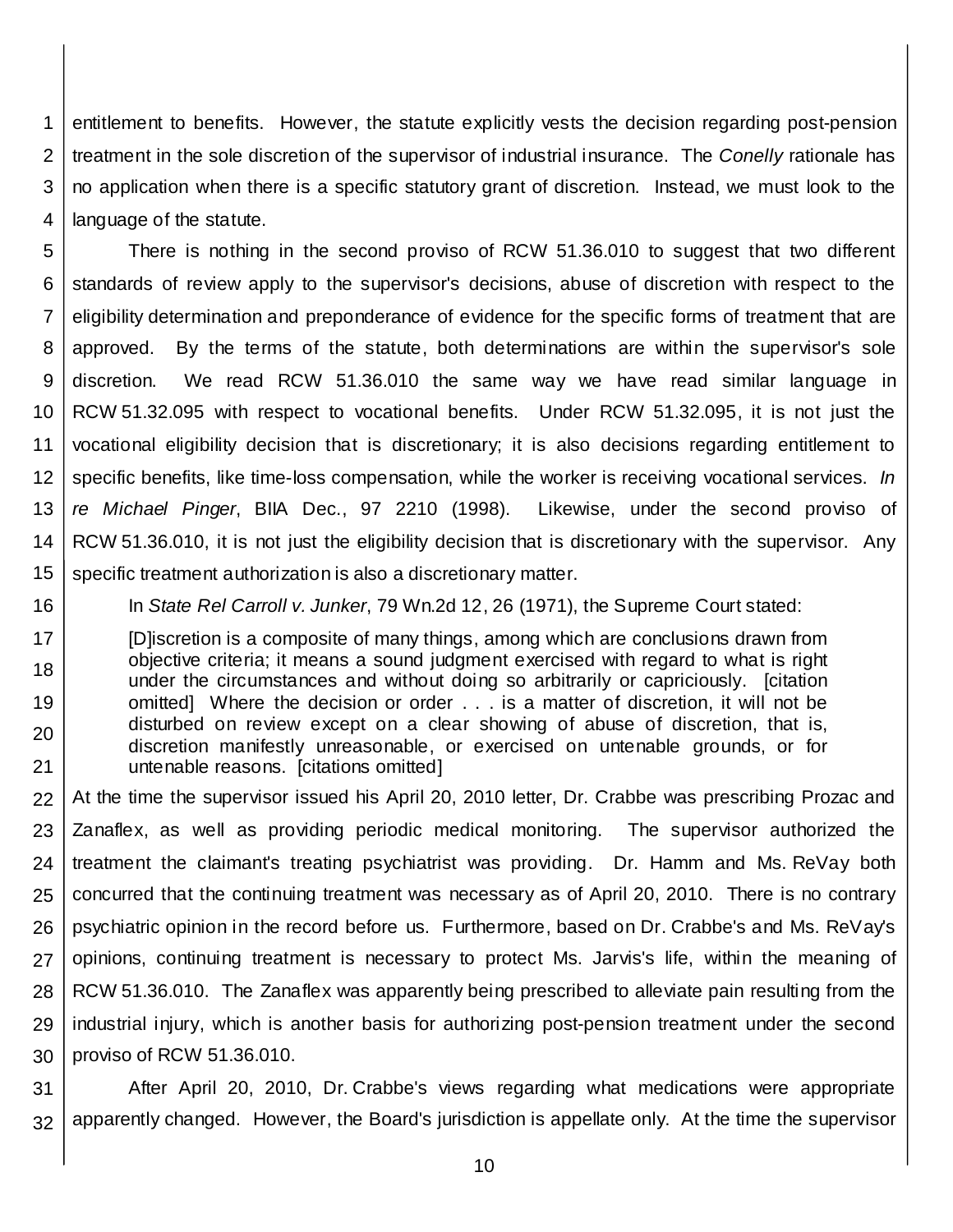1 2 3 4 5 authorized Prozac and Zanaflex, those were the medications Dr. Crabbe was prescribing. The supervisor clearly did not abuse his discretion by authorizing the treatment being provided by the attending psychiatrist. Furthermore, nothing in the supervisor's April 20, 2010 letter or in our decision today precludes the claimant from seeking approval of other medications and types of treatment for the depression in the future.

## **FINDINGS OF FACT**

- 1. On September 12, 2003, Debra A. Jarvis filed an Application for Benefits with the Department of Labor and Industries, in which she alleged an August 9, 2003 industrial injury in the course of her employment with the Sisters of Providence (Providence Health & Services). On September 19, 2003, the Department allowed the claim.
- 10 11 12 13 **Docket Nos. 10 15132 and 10 15132-A:** On December 18, 2009, the Department determined the claimant was permanently totally disabled effective January 16, 2010; denied treatment beyond that date; and terminated time-loss compensation benefits as paid through January 15, 2010.
	- On February 5, 2010, the claimant protested the December 18, 2009 order, and on April 21, 2010, the Department affirmed that order.
		- On May 26, 2010, the claimant appealed the April 21, 2010 order to the Board of Industrial Insurance Appeals.
		- On June 1, 2010, the self-insured employer filed a protest of the April 21, 2010 order with the Department and on June 23, 2010, the employer filed an appeal of that order with the Board.
		- On June 10, 2010, the Board granted the claimant's appeal of the April 21, 2010 order under Docket No. 10 15132.

On July 13, 2010, the Board granted the employer's appeal of the April 21, 2010 order under Docket No. 10 15132-A.

On December 23, 2010, the employer's appeal in Docket No. 10 15132-A was resolved by an Order on Agreement of Parties.

**Docket No. 10 16440:** On December 21, 2009, the Department granted second injury fund relief to the self-insured employer; determined that the permanent partial disability caused by this injury would have resulted in an award of \$54,422.64; directed the self-insured employer to pay the Department that amount; and ordered that the balance of the pension reserve required to pay the pension should be charged against the second injury account.

On February 9, 2010, the self-insured employer protested the December 21, 2009 order, and on April 22, 2010, the Department affirmed that order.

6

7

8

9

14

15

16

17

18

19

20

21

22

23

24

25

26

27

28

29

30

31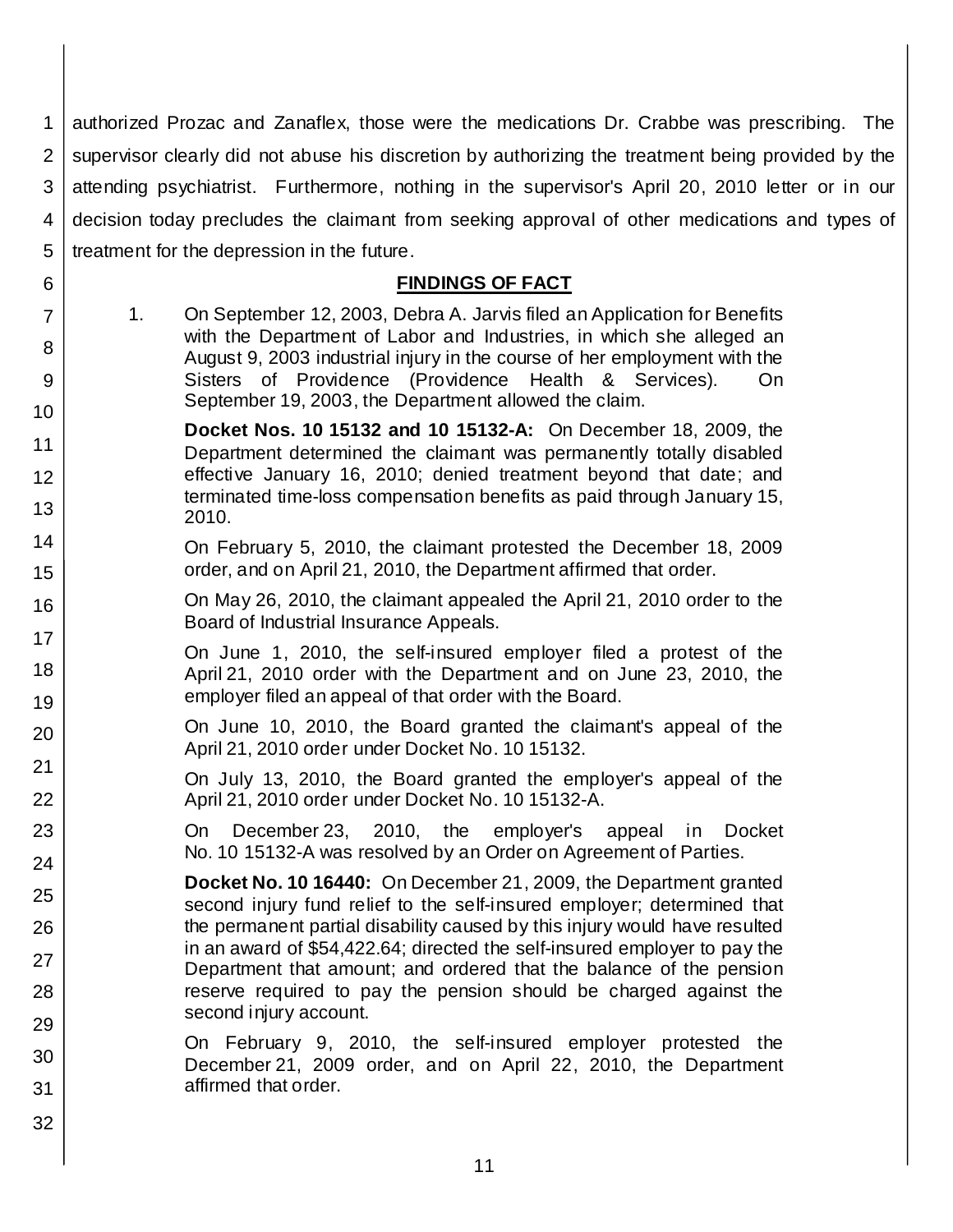| 1                   |    | On May 4, 2010, and June 1, 2010, the self-insured employer protested<br>the April 22, 2010 order with the Department.                                                                                                |
|---------------------|----|-----------------------------------------------------------------------------------------------------------------------------------------------------------------------------------------------------------------------|
| $\overline{2}$      |    | On July 6, 2010, the Department forwarded the employer's June 1, 2010                                                                                                                                                 |
| 3<br>$\overline{4}$ |    | protest to the Board of Industrial Insurance Appeals, to be treated as a<br>direct appeal of the April 22, 2010 order. On July 13, 2010, the Board                                                                    |
| 5                   |    | granted the appeal under Docket No. 10 16440.                                                                                                                                                                         |
| 6<br>$\overline{7}$ |    | <b>Docket Nos. 10 14734 and 10 14734-A:</b> On April 20, 2010, the<br>supervisor of industrial insurance for the Department of Labor and<br>Industries issued a letter in which the Department granted the claimant's |
|                     |    | request for post pension treatment.                                                                                                                                                                                   |
| 8<br>9              |    | On May 12, 2010, the claimant appealed the April 20, 2010 letter to the<br>Board of Industrial Insurance Appeals. On June 8, 2010, the Board                                                                          |
| 10                  |    | granted the claimant's appeal under Docket No. 10 14734.                                                                                                                                                              |
| 11                  |    | On June 23, 2010, the self-insured employer filed a cross-appeal from<br>the April 20, 2010 letter. On July 13, 2010, the Board granted the                                                                           |
| 12                  |    | self-insured employer's cross-appeal under Docket No. 10 14734-A.                                                                                                                                                     |
| 13                  | 2. | On August 9, 2003, Debra A. Jarvis sustained an industrial injury while                                                                                                                                               |
| 14                  |    | transferring a patient in the course of her employment as a nurse with<br>the Sisters of Providence (Providence Health & Services), resulting in a                                                                    |
| 15                  |    | right shoulder sprain and aggravation of pre-existing right shoulder and<br>depression conditions.                                                                                                                    |
| 16                  | 3. | By its April 12, 2006 order, the Department determined that the                                                                                                                                                       |
| 17<br>18            |    | condition diagnosed as depression was related to the industrial injury<br>and directed the self-insured employer to pay all related services.                                                                         |
| 19<br>20            | 4. | On December 23, 2010, the Board issued an Order on Agreement of<br>Parties in which it resolved the employer's appeal from the April 21,                                                                              |
| 21                  |    | 2010 pension order in Docket No. 10 15132-A as follows:                                                                                                                                                               |
| 22                  |    | The Department order dated April 21, 2010, is reversed and<br>remanded to the Department of Labor and Industries with direction                                                                                       |
| 23                  |    | to issue a new order in accordance with the stipulation and<br>agreement of the parties. Particularly,                                                                                                                |
| 24                  |    | 1. Find the claimant totally and permanently disabled as of                                                                                                                                                           |
| 25                  |    | September 29, 2009; this is the new pension affective date.                                                                                                                                                           |
| 26                  |    | 2. Pension benefits charged to the Second Injury Fund and                                                                                                                                                             |
| 27                  |    | are due and payable to the claimant as of September 29,<br>2009.                                                                                                                                                      |
| 28                  |    | 3. The Department agrees to reimbursement the employer                                                                                                                                                                |
| 29                  |    | within a reasonable period of time the overpaid time-loss                                                                                                                                                             |
| 30                  |    | compensation benefits the employer paid to the claimant<br>for the period from September 29, 2009, to January 15,                                                                                                     |
| 31                  |    | 2010, inclusive.                                                                                                                                                                                                      |
| 32                  |    |                                                                                                                                                                                                                       |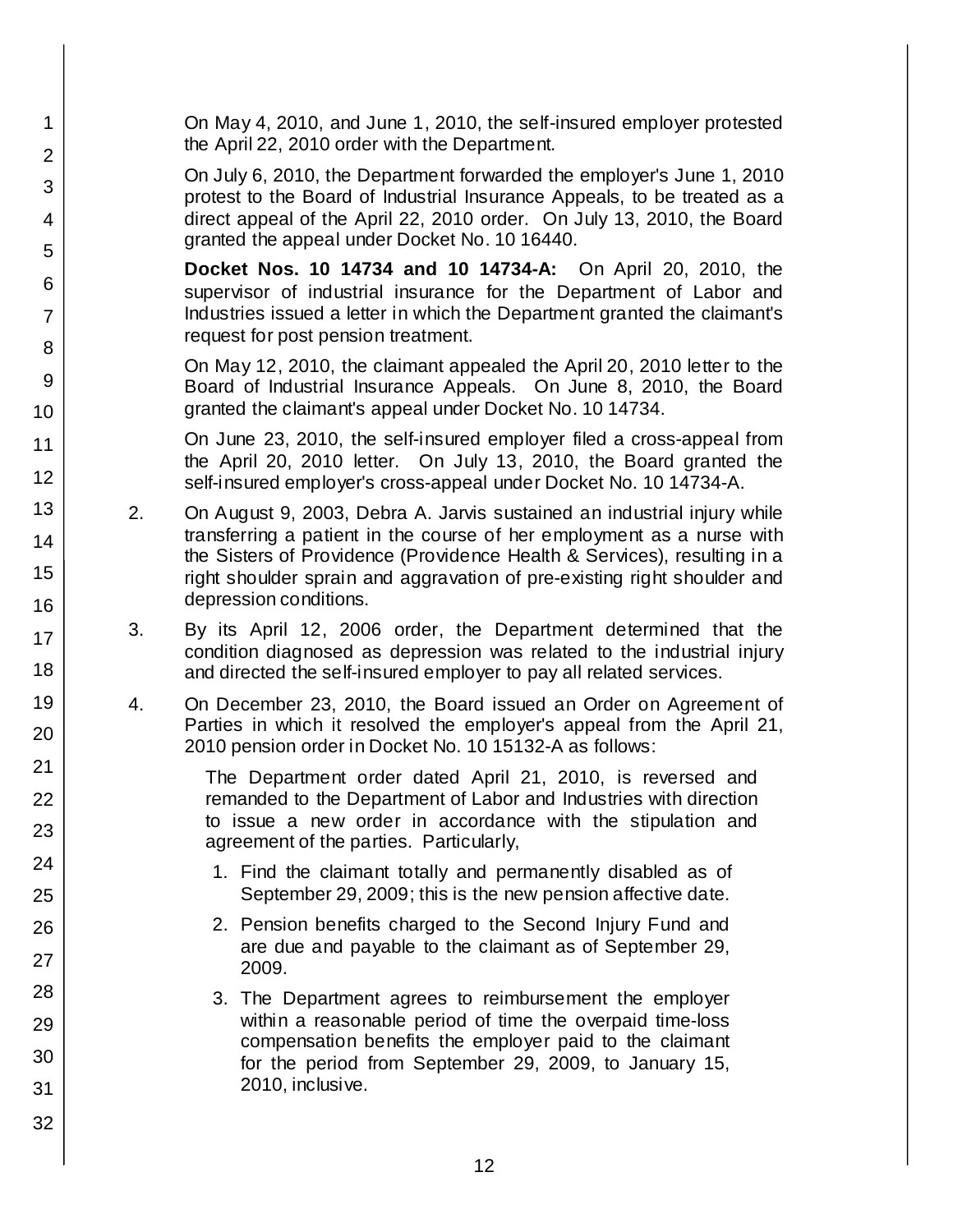1 2 3 4 5 6 7 8 9 10 11 12 13 14 15 16 17 18 19 20 21 22 23 24 25 26 27 28 29 30 31 32 4. The employer agrees to waive the right to pursue the difference from the claimant between the time-loss compensation rate it paid and the pension benefit amount to which the claimant would be entitled for the period from September 29, 2009, to January 15, 2010, inclusive. 5. The employer shall immediately provide the Department with a total amount of wage replacement benefits paid between September 29, 2009, and January 15, 2010, inclusive, and supporting documentation. 6. The Department will provide a lump sum payment for the amount of time-loss compensation benefits paid during this period. 7. The employer agrees to waive the right to pursue reimbursement from the claimant for any previously paid medical expenses covered under the claim between September 29, 2009, and January 15, 2010, inclusive. 5. As of September 29, 2009, Ms. Jarvis was permanently precluded from obtaining or performing reasonably continuous gainful employment as a proximate result of the combined effects of the August 9, 2003 industrial injury and previous bodily disability. 6. As of September 29, 2009, the employer was required to pay the Department \$31,746.54, the monetary value of the permanent partial disability that would have resulted solely from the August 9, 2003 industrial injury, had there been no pre-existing disability. 7. The employer paid Ms. Jarvis a \$5,000 advance on an anticipated permanent partial disability award, \$2,500 on December 18, 2004, and \$2,500 on April 7, 2005. 8. The \$5,000 advance on permanent partial disability became an overpayment on December 18, 2009, and December 21, 2009, when the Department determined that Ms. Jarvis was entitled to permanent total disability benefits and that the employer was entitled to second injury fund relief, without specifying a mechanism for recouping the advance. 9. The self-insured employer made claim for repayment or recoupment of the \$5,000 overpayment within one year of the date the Department initially determined Ms. Jarvis's entitlement to permanent disability benefits. 10. On February 5, 2010, the claimant requested coverage of post-pension treatment.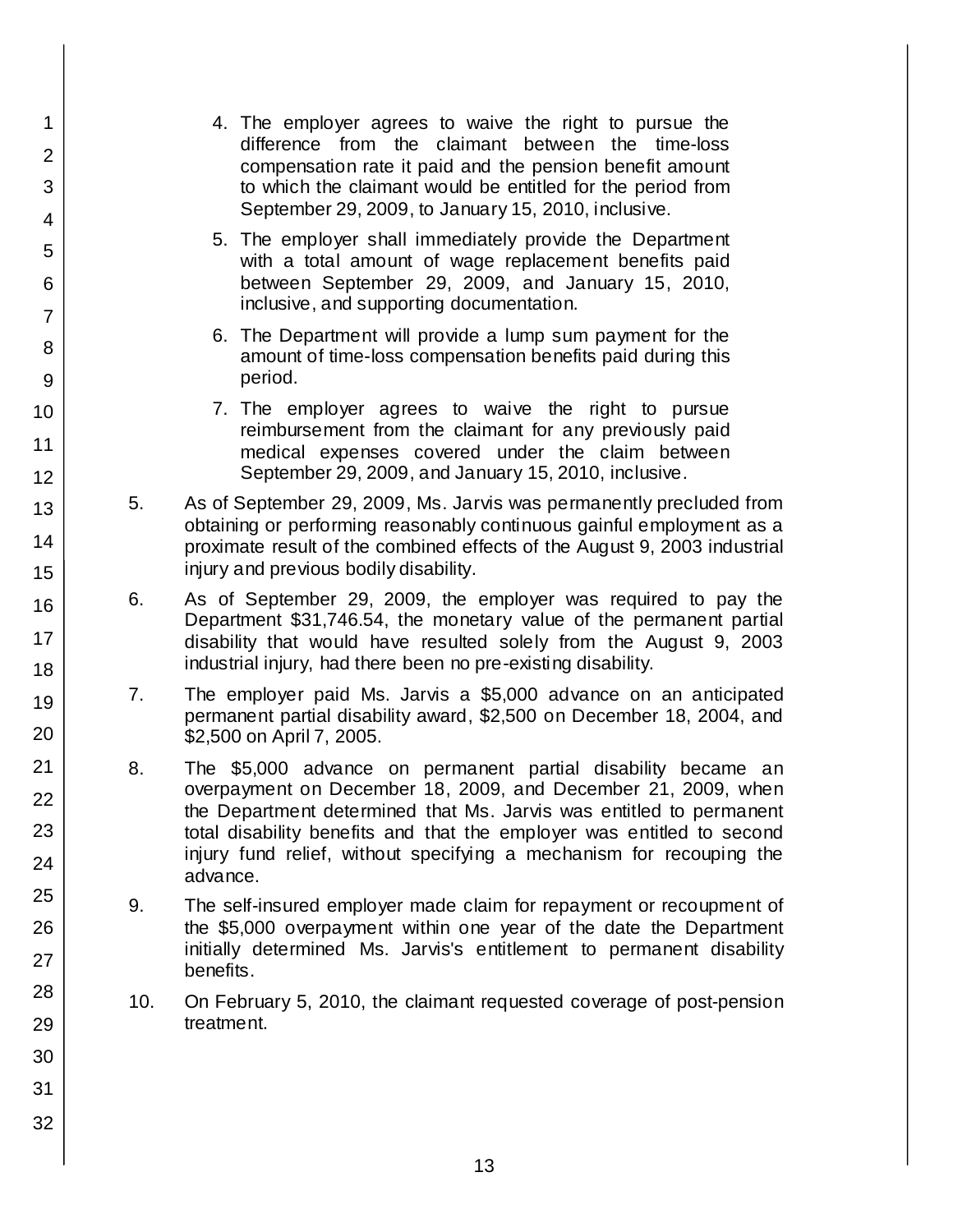- 11. On April 20, 2010, the supervisor of industrial insurance issued a letter in which it authorized treatment for the accepted condition of major depression, to consist of the medications Prozac and Zanaflex and periodic monitoring, effective April 20, 2010.
	- 12. As of April 20, 2010, Ms. Jarvis's treating psychiatrist was prescribing Prozac and Zanaflex, and providing periodic monitoring for the depression proximately caused by the industrial injury. Such treatment was necessary to protect Ms. Jarvis's life and to alleviate pain resulting from the industrial injury.

## **CONCLUSIONS OF LAW**

- 1. The Board of Industrial Insurance Appeals has jurisdiction over the parties to and the subject matter of these appeals.
- 2. As of September 29, 2009, Ms. Jarvis was permanently totally disabled within the meaning of RCW 51.08.160.
- 3. As of September 29, 2009, the self-insured employer was entitled to second injury fund relief pursuant to RCW 51.16.120 and was required to pay the Department \$31,746.54, the monetary value of the permanent partial disability that would have resulted solely from the August 9, 2003 industrial injury, had there been no pre-existing disability.
- 4. The employer's claim for recoupment or repayment of the \$5,000 advance paid to the claimant was timely under RCW 51.32.240(1) and (4).
- 5. Under RCW 51.32.240, the self-insured employer is entitled to recoupment of the \$5,000 advance on permanent partial disability paid to the claimant, unless repayment is waived by the Department, in whole or in part, as a discretionary matter under RCW 51.32.240 and WAC 296-14-200. Any such recoupment may be made from future pension payments to the claimant, with the Department reimbursing the employer as those deductions are taken.
- 6. The supervisor of industrial insurance did not abuse his discretion under the second proviso of RCW 51.36.010 by authorizing specific post pension treatment, effective April 20, 2010, for the accepted condition of major depression.
- 7. In Docket Nos. 10 14734 and 10 14734-A, the supervisor's April 20, 2010 letter is correct and is affirmed.
- 8. In Docket No. 10 15132, the April 21, 2010 order is incorrect and is reversed. The matter is remanded to the Department to issue an order:

a. Determining the claimant was permanently totally disabled effective September 29, 2009;

b. Terminating time-loss compensation benefits as paid through September 28, 2009;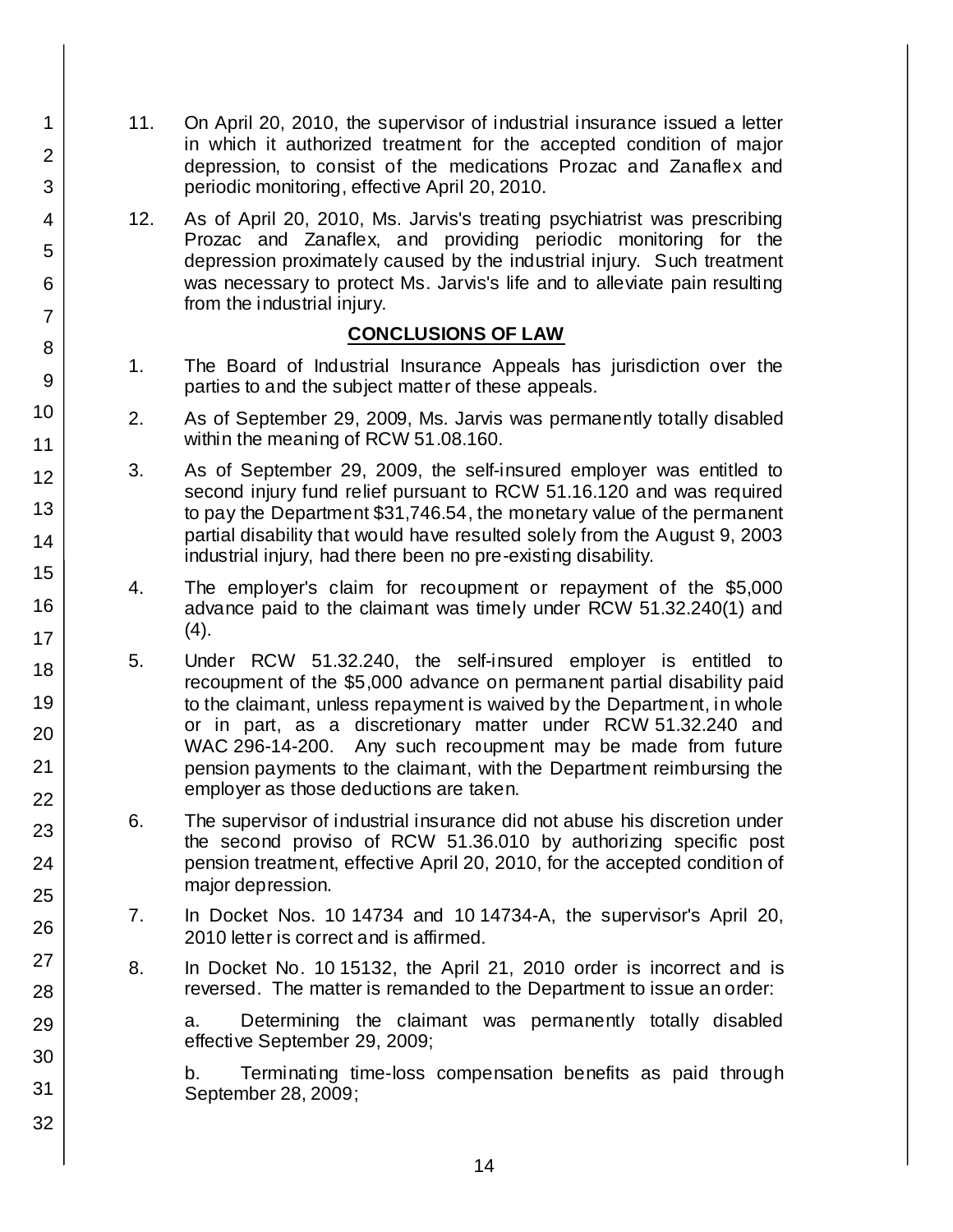c. Denying further treatment beyond September 29, 2009, other than that approved as a discretionary matter by the supervisor of industrial insurance under the second proviso of RCW 51.36.010 (currently contained in subsection (4));

d. Stating pension benefits charged against the second injury fund are due and payable as of September 29, 2009;

e. Stating the Department agrees to reimburse the employer within a reasonable period of time for the overpaid time-loss compensation benefits paid by the employer to the claimant for the period from September 29, 2009, to January 15, 2010, inclusive;

f. Stating the employer waives the right to pursue the difference from the claimant between the time-loss compensation benefits rate it paid and the pension benefit amount to which the claimant would be entitled for the period from September 29, 2009, through January 15, 2010;

g. Stating that the employer shall immediately provide the Department with a total amount of wage replacement benefits paid between September 29, 2009, and January 15, 2010, and supporting documentation;

h. Stating that the Department will provide a lump sum payment for the amount of time-loss compensation benefits paid during this period;

i. Stating that the employer agrees to waive the right to pursue reimbursement from the claimant for any previously paid medical expenses covered under the claim between September 29, 2009, and January 15, 2010; and

k. Taking further action as appropriate.

1

2

3

4

5

6

7

8

9

10

11

12 13

14

15

16

17

18

19

20

21

22

23

24

25

26

27

28

29

30

31

32

9. In Docket No. 10 16440, the April 22, 2010 order is incorrect and is reversed. The matter is remanded to the Department to issue an order:

a. Granting second injury fund relief to the self-insured employer;

b. Determining that the permanent partial disability caused by the August 9, 2003 injury would have resulted in an award of \$31,746.54;

c. Directing the self-insured employer to pay the Department that amount;

d. Directing that the balance of the pension reserve required to pay the pension should be charged against the second injury account;

e. Determining that the self-insured employer is entitled to recoupment of the \$5,000 advance on permanent partial disability paid to the claimant, unless repayment is waived by the Department, in whole or in part, as a discretionary matter under RCW 51.32.240 and WAC 296-14-200;